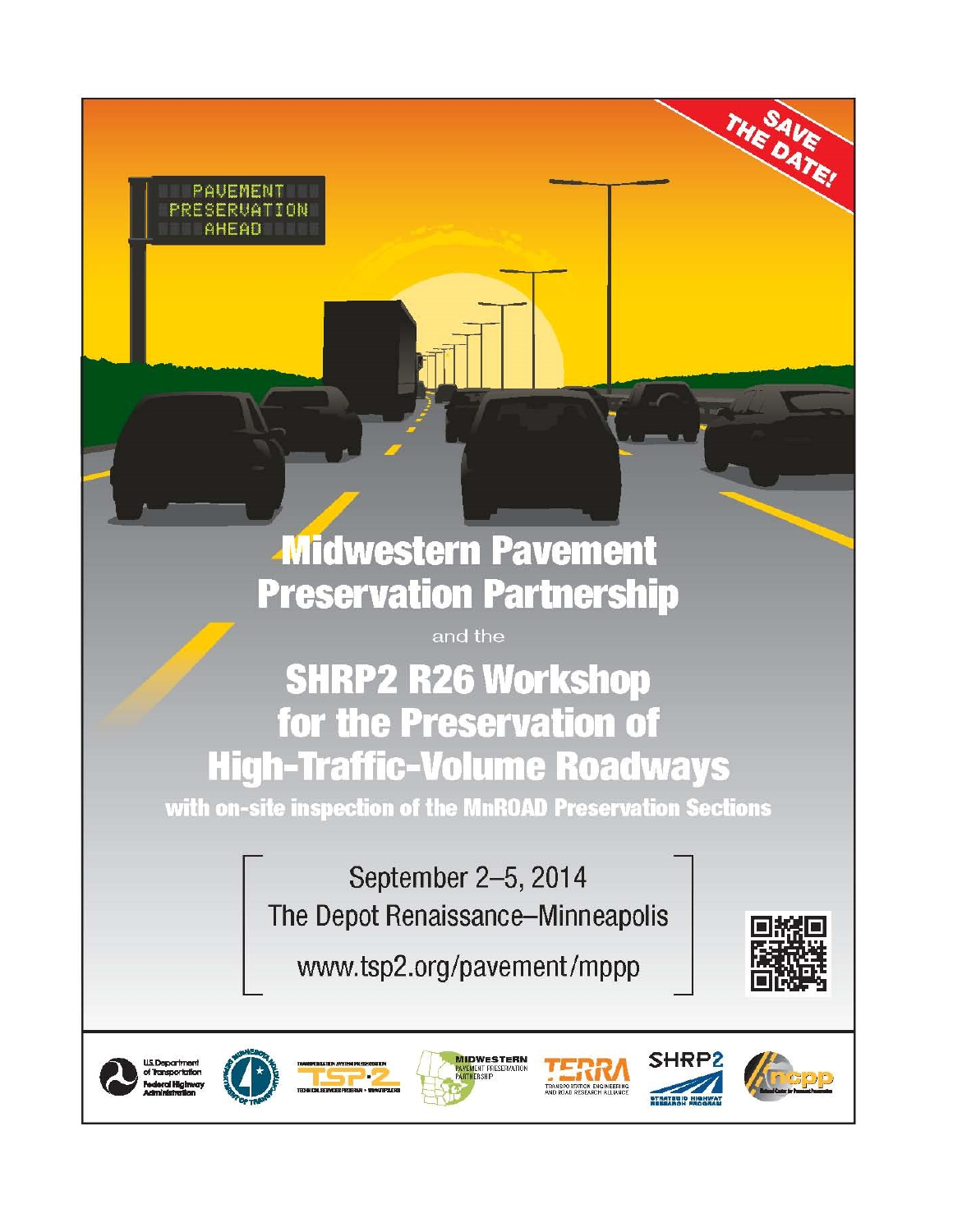For more information contact the AASHTO TSP•2 at 517-432-8220 or ncpp@egr.msu.edu

# Midwestern Pavement Preservation Partnership and the SHRP2 R26 Workshop For the Preservation of High-Traffic-Volume Roadways

**The Midwestern Pavement Preservation Partnership is a regional forum of pavement professionals working together to promote the benefits of Pavement Preservation through information sharing, education, and application.** 

**The SHRP2 R26 Workshop is a national showcase for pavement practitioners sponsored by the Minnesota DOT with presentations and a demonstration of preservation treatments on roads with high traffic volumes.** 

> **WHERE The Depot Renaissance Minneapolis Hotel Minneapolis, Minnesota**

> > **WHEN September 2—September 5, 2014**

**More information is available at:** 

**www.tsp2.org/pavement/mppp/** 

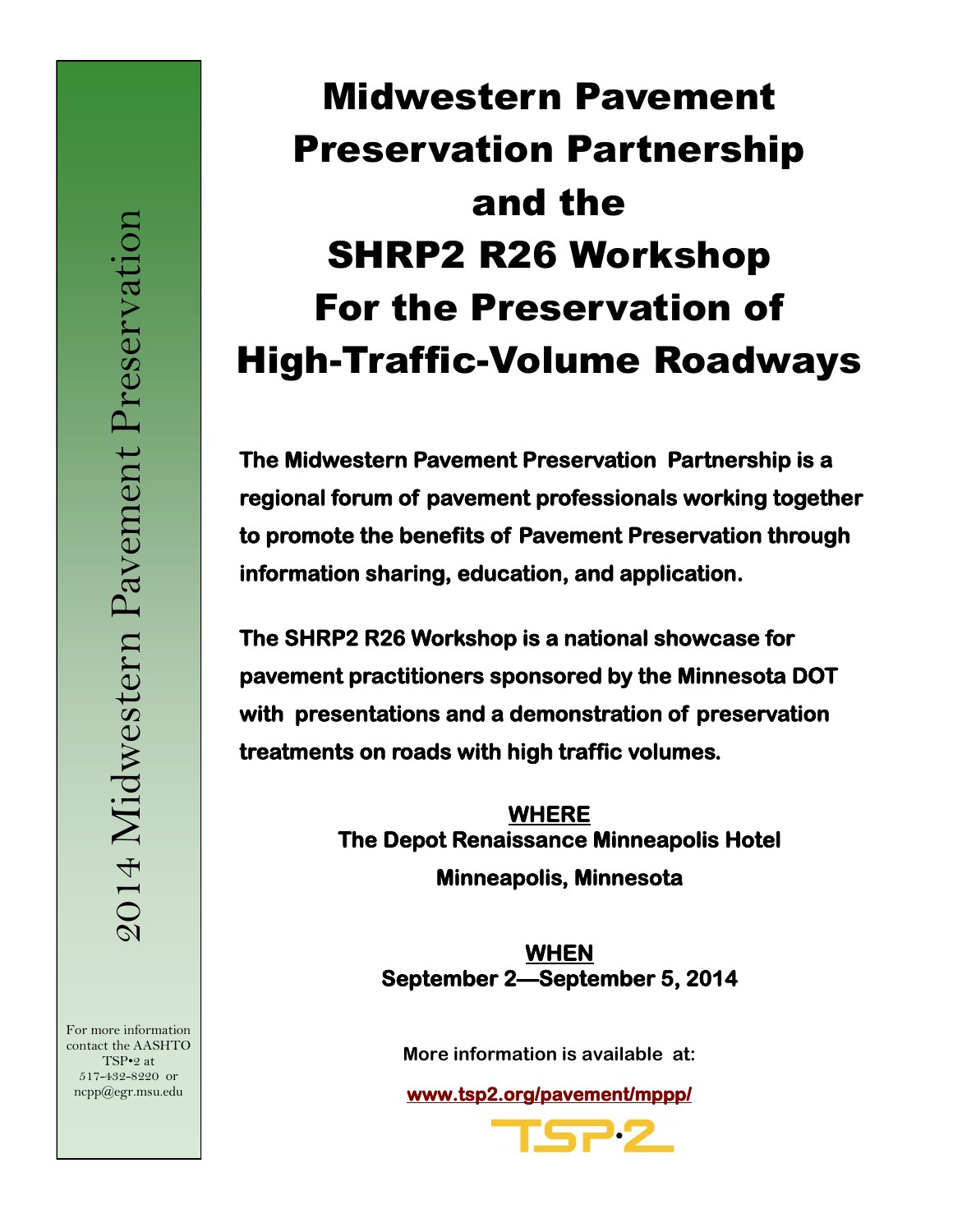#### *What is the Midwestern Pavement Preservation Partnership?*

The Midwestern Pavement Preservation Partnership (MPPP) is an AASHTO regional forum of pavement professionals from state and provincial agencies, contractors, suppliers, academia, local and federal officials, all working together to take advantage of the synergy gained from sharing information and identifying common issues for further investigation. It provides a forum to share and publicize information describing improvements in research, design, specifications, materials, and construction practices, and to promote the benefits of Pavement Preservation through education and application.

#### *Who Should Attend?*

State agencies, contractors, suppliers, consultants, academia, local agencies, MPOs, and federal officials interested in Pavement Preservation.

#### *When and where will the Partnership Meeting be held?*

The partnership meeting will be held in Minneapolis at the Renaissance Depot Hotel.

**Non-Invitational Travelers**, please make your room reservation directly by contacting the Depot Renaissance Hotel at 612-375-1700 by August 11, 2014 to obtain the reduced rate of \$133.00 per night. **Use the group code "Pavement Preservation".**

**Invitational travelers** should not call the hotel for a reservation, but will need to complete and return the **Travel Planning Request Form,** (please follow the instructions on the form) found online at:

https://www.pavementpreservation.org/wp-[content/uploads/meetings/Travel\\_Request\\_Form.pdf](http://www.pavementpreservation.org/wp-content/uploads/meetings/Travel_Request_Form.pdf)

#### *SHRP2 R26—"Preservation of High-Traffic-Volume Roadways"*

Project R26, "Preservation Approaches for High-Traffic-Volume Roadways", was an approximately 2-year study of agency pavement preservation practices conducted as part of SHRP2. Completed in 2011, the published guidelines address pavement preservation activities for roadways with high traffic volumes and provide extensive guidance on selecting good candidate roadways and preservation treatments. Formal implementation efforts by state highway agencies began in 2012 with support from FHWA, AASHTO, and TRB. Additional information about the original research, implementation initiatives, and other SHRP2 research can be found at [www.fhwa.dot.gov/goshrp2](http://www.fhwa.dot.gov/goshrp2)*.*

#### *SHRP2 R26 Workshop*

The workshop offers pavement practitioners an opportunity to hear from experts in the preservation field about using pavement preservation treatments on high traffic volume roads. Government and AASHTO leaders will present their individual perspectives on the need to protect our roadway investment through preservation.

Workshop attendees will tour the Minnesota Road Research Facility known as MnROAD and observe first-hand the condition of pavement preservation treatments placed on a high traffic volume facility. MnROAD serves as a proving ground to rapidly and effectively evaluate pavement engineering properties and performance. The current traffic volume on MnROAD is slightly under 60,000 ADT.

For more information contact the AASHTO TSP•2 at 517-432-8220 or ncpp@egr.msu.edu

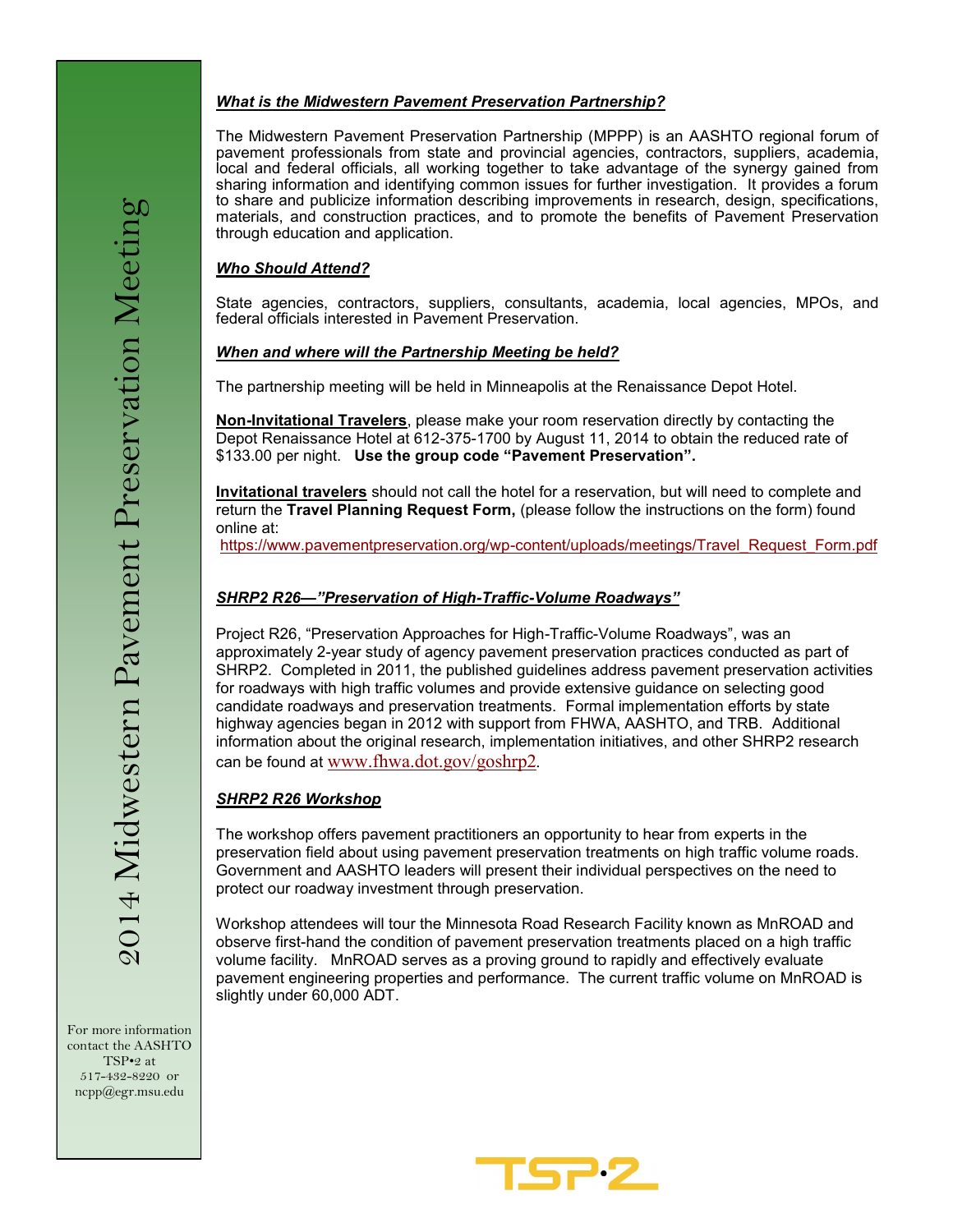#### *How do I Register for the Meeting?*

Please complete the attached meeting registration form and fax or mail to the address indicated on the form by August 1, 2014 or register online at: [www.tsp2.org/register.](http://www.tsp2.org/register) All registrations include breakfasts, break refreshments, and lunches starting Tuesday afternoon through Friday morning.

#### *Membership Benefits in the MPPP*

You are encouraged to become a member of the MPPP, but membership is not required. Below is an explanation of membership guidelines and costs, as well as non-member prices.

**State Members Contributing to the AASHTO TSP·2 and Paid Provincial Members** will receive travel and registration reimbursements for two voting participants who will also be eligible to serve as officers. Please fill out the registration form and the travel planning request form. Indicate your travel preferences and we will contact you to coordinate.

**Local and Academic Members** will receive paid registration for four participants who will also be eligible to serve as officers and cast one vote per agency on issues being considered at the business meeting for a fee of \$800.00.

**Industry members** will each receive one paid exhibition display space, paid registration for two participants who will be eligible to serve as officers, and cast one vote per company on issues being considered at the business meeting for \$1,000. National Membership in the Pavement Preservation Partnerships is available. Please contact the NCPP at (517)432-8220 for more information. National Members will receive one paid exhibitor display space and paid registration at each partnership meeting.

**Federal Highway Administration Employees** may register as a participant for \$300 per person**.**

**Member Organizations** may register additional participants for \$300 per person.

**Non-member Organizations** may register participants at \$400 per person and purchase one exhibitor space for \$700.

|                                 |                                                                | <b>Membership Category</b> |                           |             |
|---------------------------------|----------------------------------------------------------------|----------------------------|---------------------------|-------------|
|                                 | <b>States &amp;</b><br><b>Province</b><br>Agency               | <b>Industry</b>            | Local/<br><b>Academic</b> | Non-Member  |
| <b>Annual Fee</b>               | <b>Annual AASHTO</b><br>TSP•2 or Partner-<br>ship Contribution | \$1,000                    | \$800                     |             |
| <b>Travel Expenses</b>          | 2 Paid                                                         |                            |                           |             |
| Registrations                   | 2 Paid                                                         | 2 Paid                     | 4 Paid                    | \$400       |
| <b>Business Meeting Votes</b>   | $\overline{2}$                                                 | 1                          | 1                         | ---         |
| <b>Officer Eligibility</b>      | Yes                                                            | <b>Yes</b>                 | Yes                       | <b>No</b>   |
| <b>Exhibit Space</b>            |                                                                | 1 Paid                     |                           | \$700/space |
| <b>Additional Registrations</b> | \$300                                                          | \$300                      | \$300                     | \$400       |

For more information contact the AASHTO TSP•2 at 517-432-8220 or ncpp@egr.msu.edu

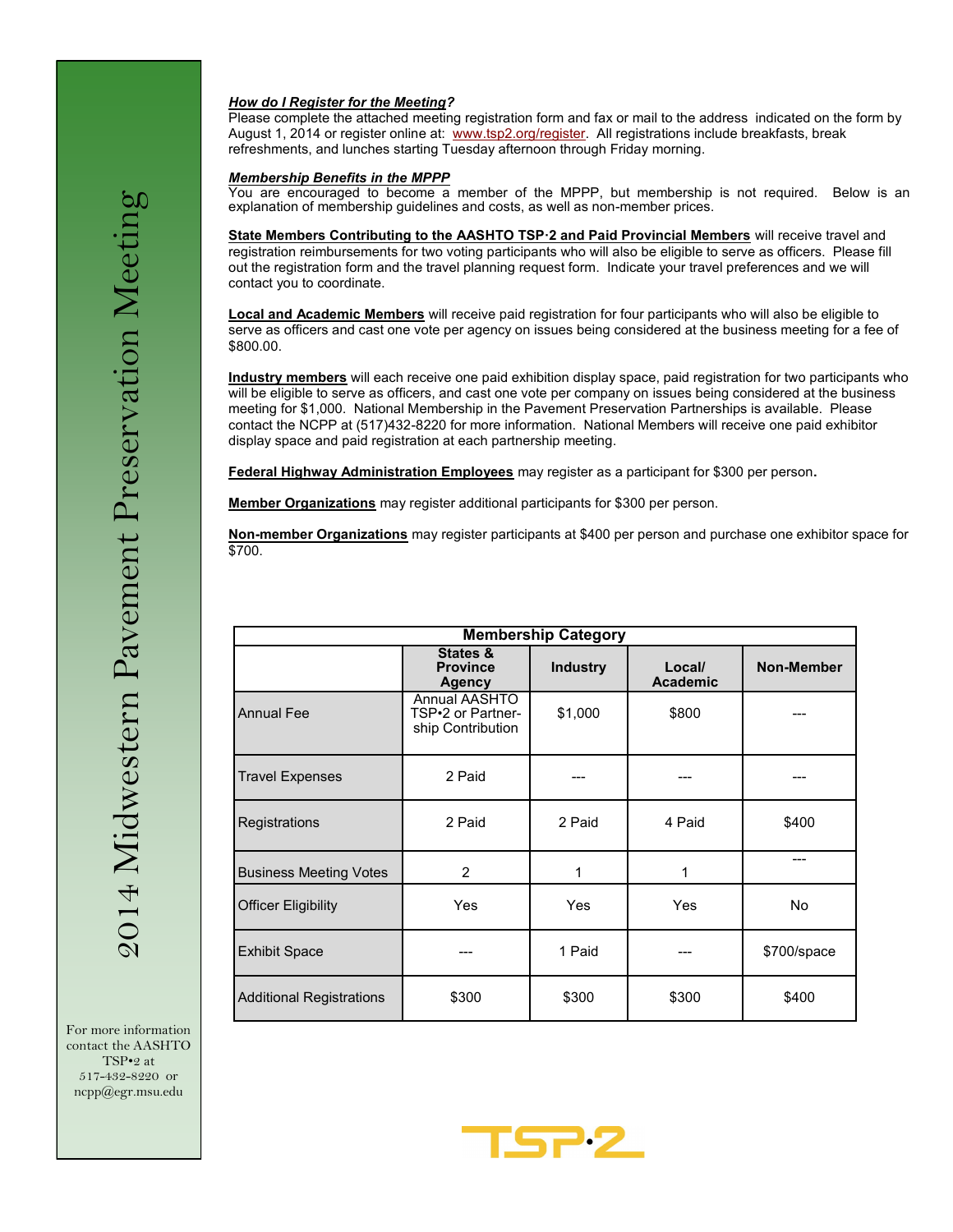

#### Midwest Pavement Preservation Partnership

*Preservation Collaboration, Cooperation, and Communication*

**Agenda** 

#### **Tuesday, September 2, 2014**

| 9:00 a.m. - 12:00 p.m.   | Exhibitor Set-Up                                                                                                                                   |
|--------------------------|----------------------------------------------------------------------------------------------------------------------------------------------------|
| 1:00 p.m. $-$ 1:30 p.m.  | Introductions and Welcome - Glenn Engstrom, Director, MnDOT Office of Materials & Road<br><b>Research Services</b>                                 |
| 1:30 p.m. $-$ 2:00 p.m.  | <b>Business Meeting</b>                                                                                                                            |
| 2:00 p.m. - 3:00 p.m.    | <b>Task Force Breakouts</b>                                                                                                                        |
| $3:00$ p.m. $-3:30$ p.m. | <b>Break and Exhibitor Displays</b>                                                                                                                |
| 3:30 p.m. - 4:30 p.m.    | <b>Task Force Breakouts and Presentations</b>                                                                                                      |
| 4:30 p.m. - 5:30 p.m.    | Roundtable – Better ways to share information/technology and quantify deliverables from the<br>partnerships<br>Roundtable - ETF new specifications |
| 5:30 p.m. - 7:00 p.m.    | <b>Hospitality and Exhibitor Displays</b>                                                                                                          |
|                          | Dinner on your own                                                                                                                                 |

#### **Wednesday, September 3, 2014**

| 7:00 a.m. - 8:00 a.m.                    | Breakfast Buffet and Exhibitor Displays                                                                                                                                               |
|------------------------------------------|---------------------------------------------------------------------------------------------------------------------------------------------------------------------------------------|
| 8:00 a.m. – 10:00 a.m.                   | Agency Reports (Successes, Challenges, Future Directions - with Q&A's)                                                                                                                |
| 10:00 a.m. - 10:30 a.m.                  | <b>Break and Exhibitor Displays</b>                                                                                                                                                   |
| 10:30 a.m. - 11:00 a.m.                  | Agency Reports - continued                                                                                                                                                            |
| 11:00 a.m. - 12:00 p.m.                  | Partnership Discussion of Treatments & Processes (concrete preservation, in-place recycling,<br>scrub seals, crack sealing/filling, micro surfacing/slurry, chip sealing/fog sealing) |
| $12:00 \text{ p.m.} - 1:00 \text{ p.m.}$ | Lunch and Exhibitor Displays                                                                                                                                                          |
| 1:00 p.m.                                | SHRP2 R26 Workshop - Preservation of High-Traffic-Volume Roadways                                                                                                                     |

For more information contact the AASHTO TSP•2 at 517-432-8220 or ncpp@egr.msu.edu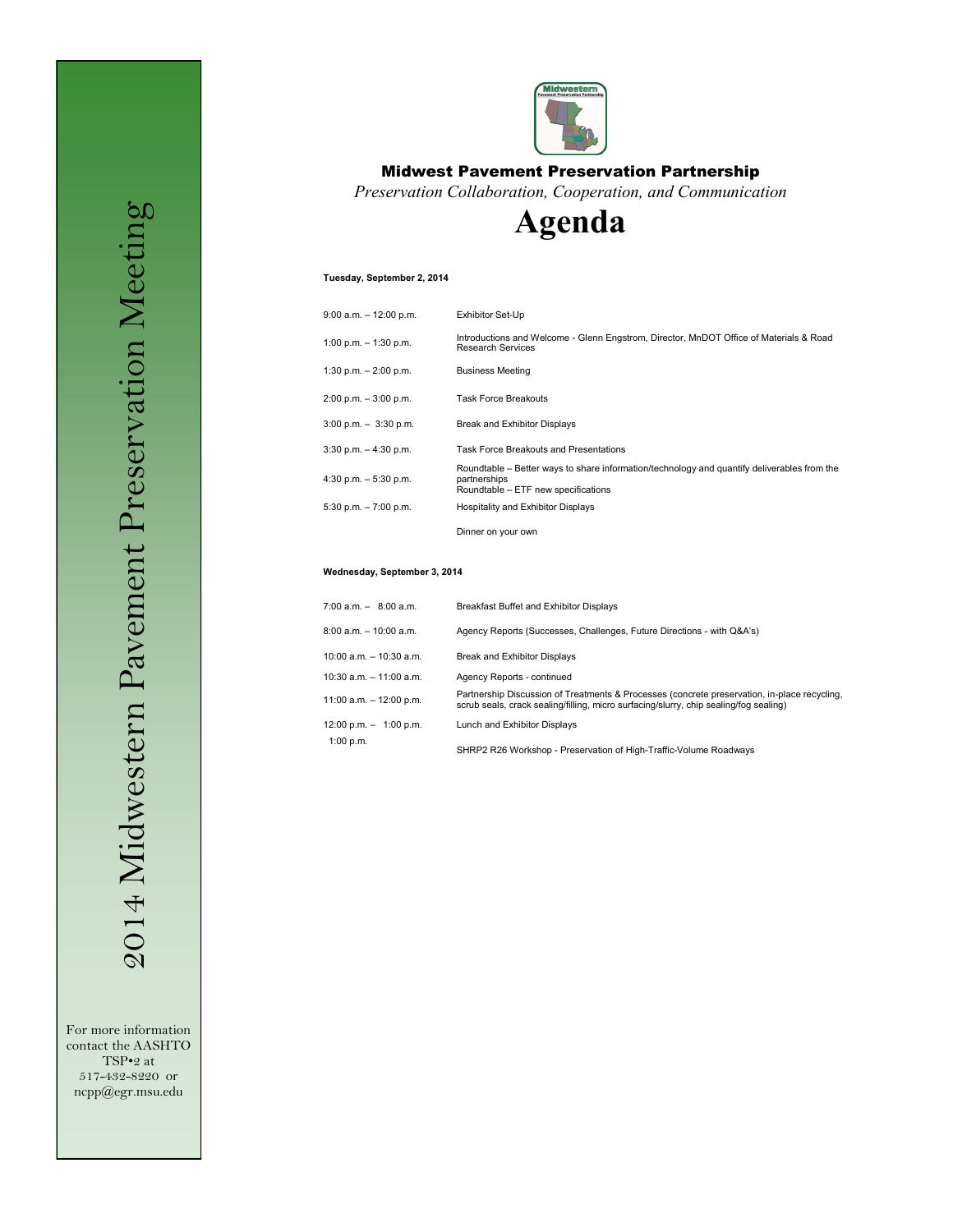## SHRP2 R26 Workshop

## **Draft Agenda**

#### *Wednesday, September 3, 2014*

| $9:00$ a.m. $-1:00$ p.m.                                                         | <b>Registration Desk Open</b>                                                                                                                                            |
|----------------------------------------------------------------------------------|--------------------------------------------------------------------------------------------------------------------------------------------------------------------------|
| 1:00 p.m. $-$ 1:15 p.m.                                                          | <b>Welcome and Introductions - MnDOT &amp; FHWA</b>                                                                                                                      |
| 1:15 p.m. $- 2:00$ p.m.                                                          | R26 and Why It's Important – Jim Moulthrop, $FP2$ Inc.                                                                                                                   |
|                                                                                  | R26 Background, Research, Recap - David Peshkin, APTech                                                                                                                  |
|                                                                                  | R26 Implementation - Thomas Van, FHWA                                                                                                                                    |
| $2:00$ p.m. $-2:30$ p.m.                                                         | <b>Experience with CIR</b> – Steve Cross, ARRA                                                                                                                           |
| $2:30$ p.m. $-3:00$ p.m.                                                         | Operational Issues, Agency Perspective - Mark Watson, MnDOT                                                                                                              |
| $3:00$ p.m. $-3:30$ p.m.                                                         | - Break and Vendor Displays                                                                                                                                              |
| $3:30$ p.m. $-4:00$ p.m.                                                         | Material Issues, a Suppliers Perspective - Brian Cox, FHR                                                                                                                |
| 4:00 p.m. $-$ 4:30 p.m.                                                          | Innovative Diamond Grinding - Terry Kraemer                                                                                                                              |
| 4:30 p.m. $-5:00$ p.m.                                                           | MnROAD Asphalt Treatment Descriptions - Jerry Geib                                                                                                                       |
| $5:00$ p.m. $-5:30$ p.m.                                                         | MnROAD Concrete Treatment Descriptions - Tom Burnham                                                                                                                     |
| 5:30 p.m. $-7:30$ p.m.                                                           | - Icebreaker and Vendor Displays                                                                                                                                         |
| <b>Thursday, September 4, 2014</b>                                               |                                                                                                                                                                          |
| 7:00 a.m. - 8:00 a.m.                                                            | - Breakfast Buffet and Vendor Displays                                                                                                                                   |
| $8:00$ a.m. $-8:15$ a.m.                                                         | AASHTO's Perspective on Preservation - King Gee, AASHTO Director of Engineering<br>and Technical Services                                                                |
| $8:15$ a.m. $-8:30$ a.m.                                                         | FHWA Research Perspective - Michael Trentacoste, FHWA Associate Administrator &                                                                                          |
| $8:30$ a.m. $-9:00$ a.m.                                                         | Director, Turner-Fairbank Highway Research Center<br>FHWA Policy Update - Butch Waidelich, FHWA Associate Administrator, Office of Infra-<br>structure                   |
| $9:00$ a.m. $-9:45$ a.m.                                                         | <b>Panel Discussion</b>                                                                                                                                                  |
| $9:45$ a.m. $-10:45$ a.m.                                                        | <b>Load Buses and Travel to MnROAD</b>                                                                                                                                   |
| 10:45 a.m. $-$ 12:30 p.m.                                                        | <b>MnROAD Activities</b> - Separate High Volume Treatments                                                                                                               |
| 12:30 p.m. $-$ 1:30 p.m.<br>1:30 p.m. $-3:30$ p.m.                               | Lunch at MN Road<br>more MnROAD and Equipment                                                                                                                            |
| $3:30$ p.m. $-4:30$ p.m.                                                         | <b>Load Buses and Return to Hotel</b>                                                                                                                                    |
|                                                                                  | - Dinner on your own                                                                                                                                                     |
| Friday, September 5, 2014                                                        |                                                                                                                                                                          |
| $7:00$ a.m. $-8:00$ a.m.                                                         | - Breakfast Buffet and Vendor Displays                                                                                                                                   |
| $8:00$ a.m. $-8:30$ a.m.<br>$8:30$ a.m. $-9:00$ a.m.<br>$9:00$ a.m. $-9:30$ a.m. | <b>How to Build Successful Treatments</b><br>Micro surfacing & Chip Seals, Bruce Batzer<br>Crack Treatments, Jim Chehovits<br>Re-texturizing & Rejuvenation, Cecil Jones |
| $9:30$ a.m. $-10:00$ a.m.                                                        | <b>NCAT Exceptional Findings, Buzz Powell</b>                                                                                                                            |
| 10:00 a.m. - 10:30 a.m.<br>$10:30$ a.m. $-11:00$ a.m.<br>11:00 a.m. - 11:30 a.m. | - Break and Vendor Displays<br><b>Concrete Pavement Preservation - Matt Ross</b><br>Concrete Preservation Manual - Larry Scofield, IGGA                                  |

**Summary & Takeaways** – Jerry Geib

*Adjourn*

For more information contact the AASHTO  $\text{TSP-2}$ at 517-432-8220 or ncpp@egr.msu.edu

11:30 a.m. – 12:00 p.m.

12:00 p.m.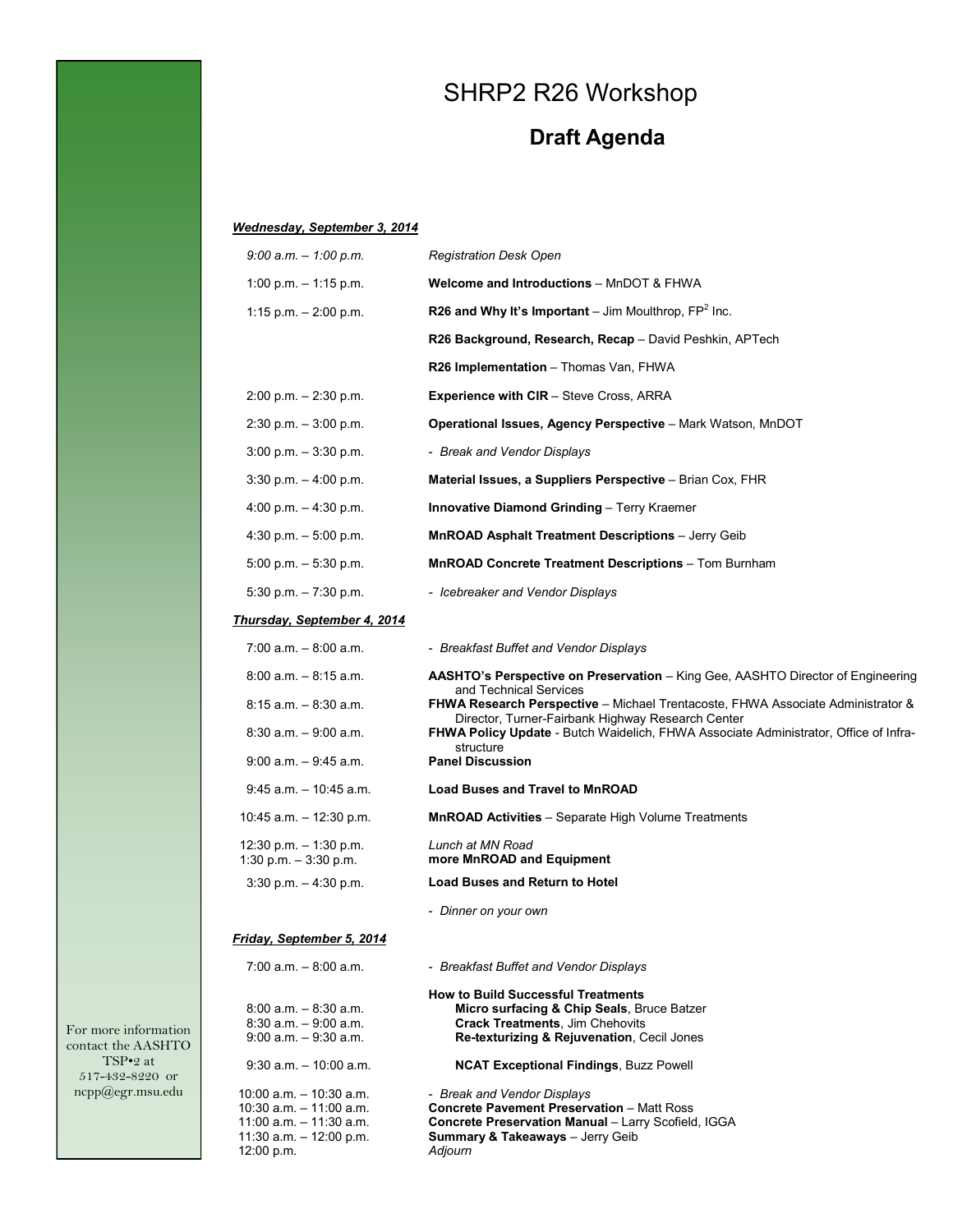## **2014 Midwest Pavement Preservation Partnership & R26 AGENCY & ACADEMIC REGISTRATION**

### REGISTER BEFORE AUGUST 1, 2014

# MPPP/R26

| $\blacktriangleright$                                                                                                                                                                                                                                                                                                                                                           | ONLINE: www.tsp2.org/register                                                                                                      |                                                         |
|---------------------------------------------------------------------------------------------------------------------------------------------------------------------------------------------------------------------------------------------------------------------------------------------------------------------------------------------------------------------------------|------------------------------------------------------------------------------------------------------------------------------------|---------------------------------------------------------|
| $\blacktriangleright$                                                                                                                                                                                                                                                                                                                                                           | FAX: 517-432-8223                                                                                                                  |                                                         |
| ▸                                                                                                                                                                                                                                                                                                                                                                               | MAIL, WITH PAYMENT: National Center for Pavement Preservation, 2857 Jolly Rd., Okemos, MI 48864                                    |                                                         |
| <b>NAME</b>                                                                                                                                                                                                                                                                                                                                                                     |                                                                                                                                    |                                                         |
| <b>TITLE</b>                                                                                                                                                                                                                                                                                                                                                                    |                                                                                                                                    |                                                         |
|                                                                                                                                                                                                                                                                                                                                                                                 | <b>ORGANIZATION</b>                                                                                                                |                                                         |
|                                                                                                                                                                                                                                                                                                                                                                                 | STREET ADDRESS                                                                                                                     |                                                         |
|                                                                                                                                                                                                                                                                                                                                                                                 | CITY / STATE / ZIP                                                                                                                 |                                                         |
|                                                                                                                                                                                                                                                                                                                                                                                 | <b>WORK PHONE</b>                                                                                                                  | <b>EMAIL</b>                                            |
|                                                                                                                                                                                                                                                                                                                                                                                 | FEDERAL, STATE, PROVINCIAL,                                                                                                        | <b>PAYMENT INFORMATION</b>                              |
|                                                                                                                                                                                                                                                                                                                                                                                 | <b>LOCAL AGENCY &amp; ACADEMIC</b>                                                                                                 | CHECK, payable to "Michigan State University,"          |
|                                                                                                                                                                                                                                                                                                                                                                                 | <b>REGISTRATION</b>                                                                                                                |                                                         |
|                                                                                                                                                                                                                                                                                                                                                                                 |                                                                                                                                    |                                                         |
| State and Provincial members contributing to the AASHTO TSP.2 are<br>considered "Invitational Travelers" and will receive registration and travel<br>reimbursements for two (2) member participants for their regional<br>corresponding meetings. Please complete and return this registration form<br>along with the online Travel Planning Request Form. Indicate your travel |                                                                                                                                    | <b>CREDIT CARD NUMBER</b>                               |
|                                                                                                                                                                                                                                                                                                                                                                                 | preferences and the NCPP will contact you. Additional Invitations to State<br>DOT's will be sent for inclusion in the R26 Program. |                                                         |
|                                                                                                                                                                                                                                                                                                                                                                                 | INVITATIONAL STATE/PROVINCIAL AGENCY ATTENDEE (2 free)                                                                             | <b>EXPIRATION DATE</b><br>SECURITY CODE<br>PHONE NUMBER |
|                                                                                                                                                                                                                                                                                                                                                                                 | \$300L<br>NON-INVITATIONAL STATE/PROVINCIAL AGENCY ATTENDEE                                                                        | NAME ON CARD                                            |
|                                                                                                                                                                                                                                                                                                                                                                                 |                                                                                                                                    |                                                         |
|                                                                                                                                                                                                                                                                                                                                                                                 | $. $800$ $\Box$<br>LOCAL AGENCY OR ACADEMIC MEMBERSHIP                                                                             |                                                         |
|                                                                                                                                                                                                                                                                                                                                                                                 |                                                                                                                                    | <b>EMAIL FOR RECEIPT</b>                                |
|                                                                                                                                                                                                                                                                                                                                                                                 | R26 Meeting Only Local and MN DOT Attendees\$150                                                                                   | CARDHOLDER STREET ADDRESS                               |
|                                                                                                                                                                                                                                                                                                                                                                                 | <b>TOTAL DUE</b><br>\$                                                                                                             | CARDHOLDER CITY/STATE/ZIP                               |